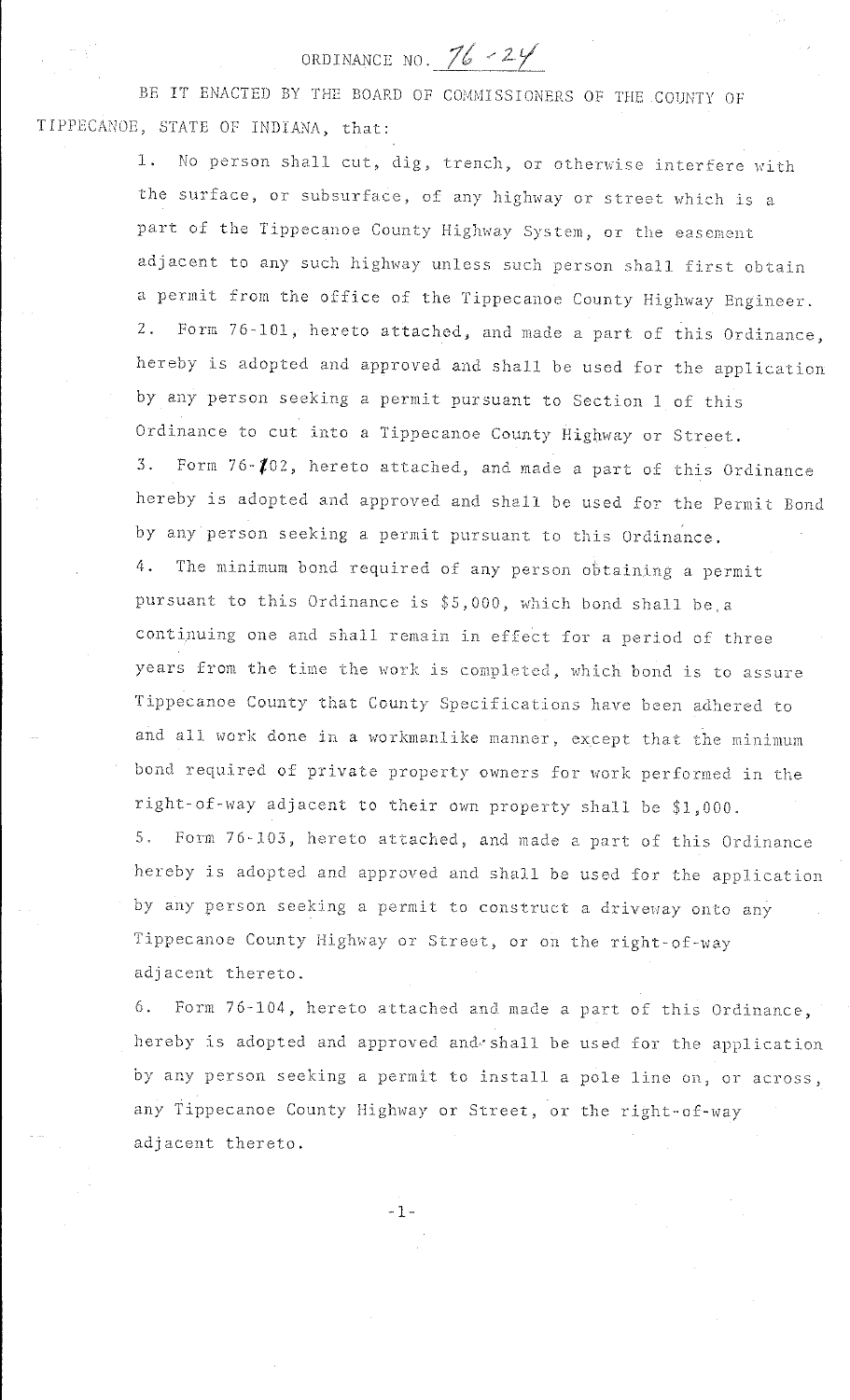7. Form 76-105, hereto attached, and made a part of this Ordinance, hereby is adopted and approved and shall be used for the application by any person seeking a permit to close, or block, any Tippecanoe County Highway or Street.

8. Form 76-106, hereto attached, and made a part of this Ordinance, is hereby adopted and approved and shall be used for the application by any person seeking a permit to transport overwidth objects of any nature over, across, or along Tippecanoe County Highways or Streets.

9. The Tippecanoe County Access Standards for Driveway connections to public streets and roads, hereto attached and made a part hereof, hereby are adopted and approved.

10. The forms incorporated jn .this Ordinance are a part of the Tippecanoe County Highway Engineering Program, and are to be used in accordance with all regulations of the Tippecanoe County Highway Department, including those stated in the forms.

LL. Should any section, paragraph, sentence, clause, or phrase of this Ordinance be declared unconstitutional or invalid for any reason, the remainder of said Ordinance shall not be affected thereby.

Enacted Bnacted at Lafayette, Indiana, this 19 day of August

By:

THE BOARD OF COMMISSIONERS<br>OF THE COUNTY OF TIPPECANO THE BOARD OF COMMISSIONERS<br>OF THE COUNTY OF TIPPECANOE  $\overline{\text{ruce}}$   $N$ . Usborn,  $\overline{\phantom{a}}$ )/1#/;J \_ *\_tt,*  $\sqrt{P}\sqrt{1-P}$ ISSIONERS<br> **TIPPECANOE**<br>
President Sterf F. Fields

Vander

 $^{\circ}$  TTEST  $\left($ Julia CM Cord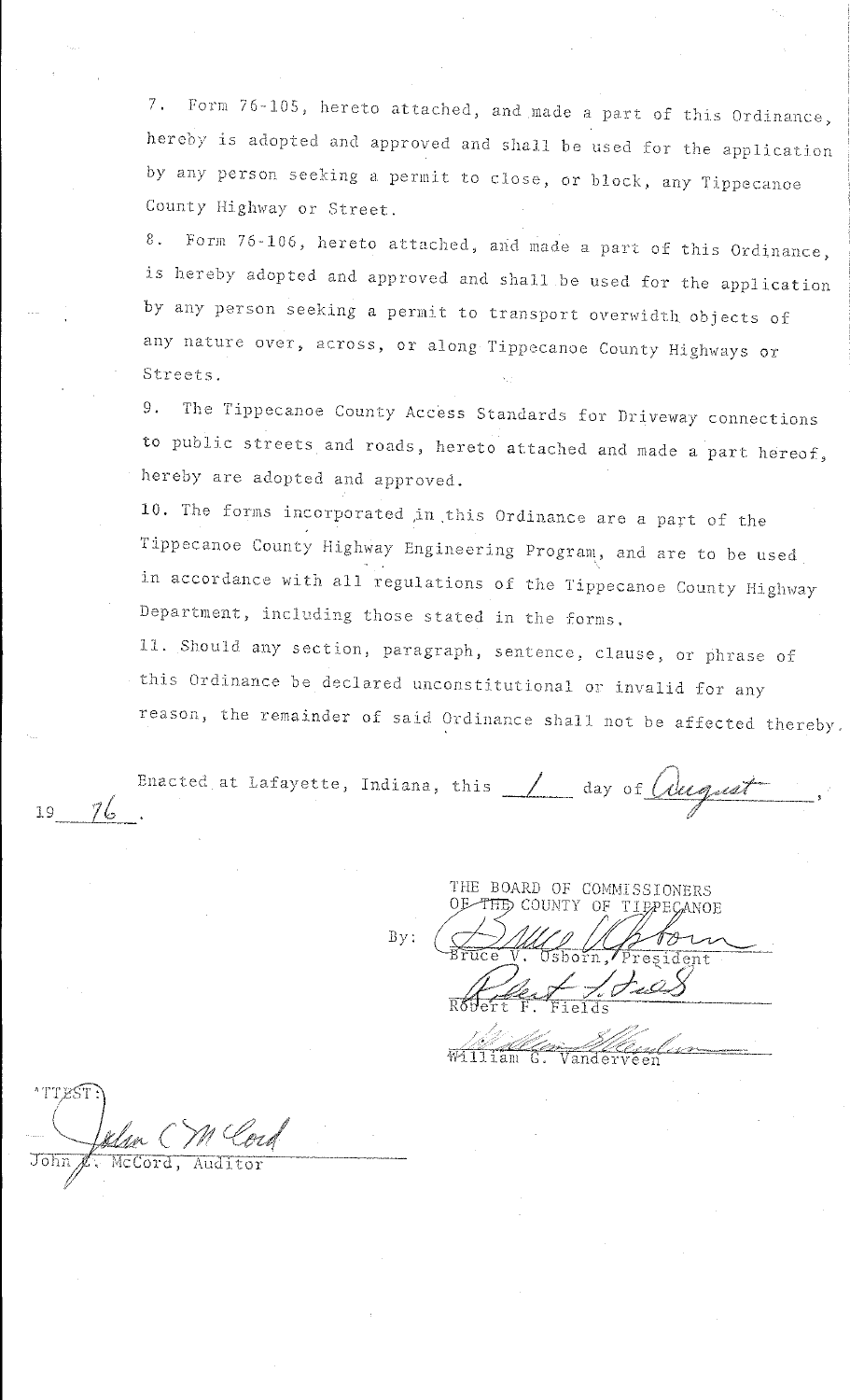| Form 76-101                                                                                                                                                                                                                                                                                                                                                                                                                                                                                                                                                                                                                                                                                                                                                                                                                                                                                     | No.                                                                                                                                                                                                                                                                                   |
|-------------------------------------------------------------------------------------------------------------------------------------------------------------------------------------------------------------------------------------------------------------------------------------------------------------------------------------------------------------------------------------------------------------------------------------------------------------------------------------------------------------------------------------------------------------------------------------------------------------------------------------------------------------------------------------------------------------------------------------------------------------------------------------------------------------------------------------------------------------------------------------------------|---------------------------------------------------------------------------------------------------------------------------------------------------------------------------------------------------------------------------------------------------------------------------------------|
| APPLICATION FOR PERMIT TO CUT INTO A TIPPECANOE COUNTY ROAD                                                                                                                                                                                                                                                                                                                                                                                                                                                                                                                                                                                                                                                                                                                                                                                                                                     |                                                                                                                                                                                                                                                                                       |
| Permit No.                                                                                                                                                                                                                                                                                                                                                                                                                                                                                                                                                                                                                                                                                                                                                                                                                                                                                      | Name of Road                                                                                                                                                                                                                                                                          |
| To the Tippecanoe County Highway Department                                                                                                                                                                                                                                                                                                                                                                                                                                                                                                                                                                                                                                                                                                                                                                                                                                                     | Township                                                                                                                                                                                                                                                                              |
| County Highway Engineer<br>Office - Court House                                                                                                                                                                                                                                                                                                                                                                                                                                                                                                                                                                                                                                                                                                                                                                                                                                                 | Addition                                                                                                                                                                                                                                                                              |
| Lafayette, Indiana                                                                                                                                                                                                                                                                                                                                                                                                                                                                                                                                                                                                                                                                                                                                                                                                                                                                              |                                                                                                                                                                                                                                                                                       |
|                                                                                                                                                                                                                                                                                                                                                                                                                                                                                                                                                                                                                                                                                                                                                                                                                                                                                                 | , Indiana 19                                                                                                                                                                                                                                                                          |
| I hereby make application for a PERMIT to cut into:                                                                                                                                                                                                                                                                                                                                                                                                                                                                                                                                                                                                                                                                                                                                                                                                                                             |                                                                                                                                                                                                                                                                                       |
| described location:                                                                                                                                                                                                                                                                                                                                                                                                                                                                                                                                                                                                                                                                                                                                                                                                                                                                             |                                                                                                                                                                                                                                                                                       |
| THE TYPE OF ROAD SURFACE WHERE THE CUT IS TO BE MADE<br>TURE OF OPENING TO BE MADE: The opening to be made will be feet long in right-of-<br>ly and feet long in road surface by feet wide, and feet deep.                                                                                                                                                                                                                                                                                                                                                                                                                                                                                                                                                                                                                                                                                      |                                                                                                                                                                                                                                                                                       |
| .JRPOSE OF OPENING:                                                                                                                                                                                                                                                                                                                                                                                                                                                                                                                                                                                                                                                                                                                                                                                                                                                                             |                                                                                                                                                                                                                                                                                       |
|                                                                                                                                                                                                                                                                                                                                                                                                                                                                                                                                                                                                                                                                                                                                                                                                                                                                                                 |                                                                                                                                                                                                                                                                                       |
| CHARGES FOR A PERMIT TO CUT INTO A TIPPECANOE COUNTY ROAD ARE ON REVERSE SIDE OF THIS SHEET.                                                                                                                                                                                                                                                                                                                                                                                                                                                                                                                                                                                                                                                                                                                                                                                                    |                                                                                                                                                                                                                                                                                       |
| CHARGE: Enclosed, please find my check for                                                                                                                                                                                                                                                                                                                                                                                                                                                                                                                                                                                                                                                                                                                                                                                                                                                      |                                                                                                                                                                                                                                                                                       |
| $(\text{\$}$ (\$) Dollars. If in completing the work, a wider cut is made in the road surface<br>than that specified in this application, I will, upon completion of said work, remit to the<br>Tippecanoe County Highway Department an additional charge. Estimated cost of labor and<br>materials to restore the County property cut into or damaged by the applicant to its<br>condition immediately prior to the applicants damage or cut $(\$$                                                                                                                                                                                                                                                                                                                                                                                                                                             |                                                                                                                                                                                                                                                                                       |
| MAINTENANCE BOND: A maintenance bond will be required on each permit which will be one-<br>hundred percent (100%) of the estimated cost of labor and materials to restore the County<br>property cut into or damaged by the applicant to its condition immediately prior to the<br>applicant's damage or cut, which is to remain in effect for a period of three (3) years from<br>the date of completion of said work. Standard Bond Form 76-102 shall be used and Bond<br>should be made payable to Tippecanoe County Board of Commissioners.                                                                                                                                                                                                                                                                                                                                                 |                                                                                                                                                                                                                                                                                       |
| RESPONSIBILITY: If the inside face of trench is within three (3) feet of the edge of the<br>ches in depth to within twelve (12) inches of the present surface and to dispose of all<br>rplus material and also to replace the remaining twelve (12) inches within the trench<br>ening as per existing conditions prior to making trench, except that portion of the trench<br>which is in the traveled road, the remaining twelve (12) inches will be backfilled with coarse<br>gravel or crushed stone, maintained in a smooth and uniform condition for a period of not less<br>than four (4) weeks after traffic is again permitted to pass over the filled trench, until<br>such time the surface shall be replaced to existing conditions unless otherwise provided by<br>special provisions.<br>trench of said cut by thoroughly tamping the backfilling in layers not exceeding four (4) | mad surface, I hereby agree to backfill the trench of the said opening with bank run gravel or<br>ushed stone, which will be thoroughly compacted by tamping in layers not to exceed four (4)<br>For any cut other than the aforementioned conditions, I hereby agree to backfill the |
| inches deep, urless provided by special provisions.                                                                                                                                                                                                                                                                                                                                                                                                                                                                                                                                                                                                                                                                                                                                                                                                                                             |                                                                                                                                                                                                                                                                                       |
| I further agree:                                                                                                                                                                                                                                                                                                                                                                                                                                                                                                                                                                                                                                                                                                                                                                                                                                                                                |                                                                                                                                                                                                                                                                                       |
| improvement relative to existing pavement, existing structures, existing right-of-way, and<br>existing utilities;<br>to safely direct traffic over and around the part of the road where the above described work<br>is to be done so long as the work in any way interferes with traffic;                                                                                                                                                                                                                                                                                                                                                                                                                                                                                                                                                                                                      | To furnish a drawing showing size, type, controlling dimensions, etc, of the proposed<br>To erect and maintain all necessary barricades, detour signs and warning lights required                                                                                                     |
|                                                                                                                                                                                                                                                                                                                                                                                                                                                                                                                                                                                                                                                                                                                                                                                                                                                                                                 |                                                                                                                                                                                                                                                                                       |
|                                                                                                                                                                                                                                                                                                                                                                                                                                                                                                                                                                                                                                                                                                                                                                                                                                                                                                 |                                                                                                                                                                                                                                                                                       |
|                                                                                                                                                                                                                                                                                                                                                                                                                                                                                                                                                                                                                                                                                                                                                                                                                                                                                                 |                                                                                                                                                                                                                                                                                       |
|                                                                                                                                                                                                                                                                                                                                                                                                                                                                                                                                                                                                                                                                                                                                                                                                                                                                                                 |                                                                                                                                                                                                                                                                                       |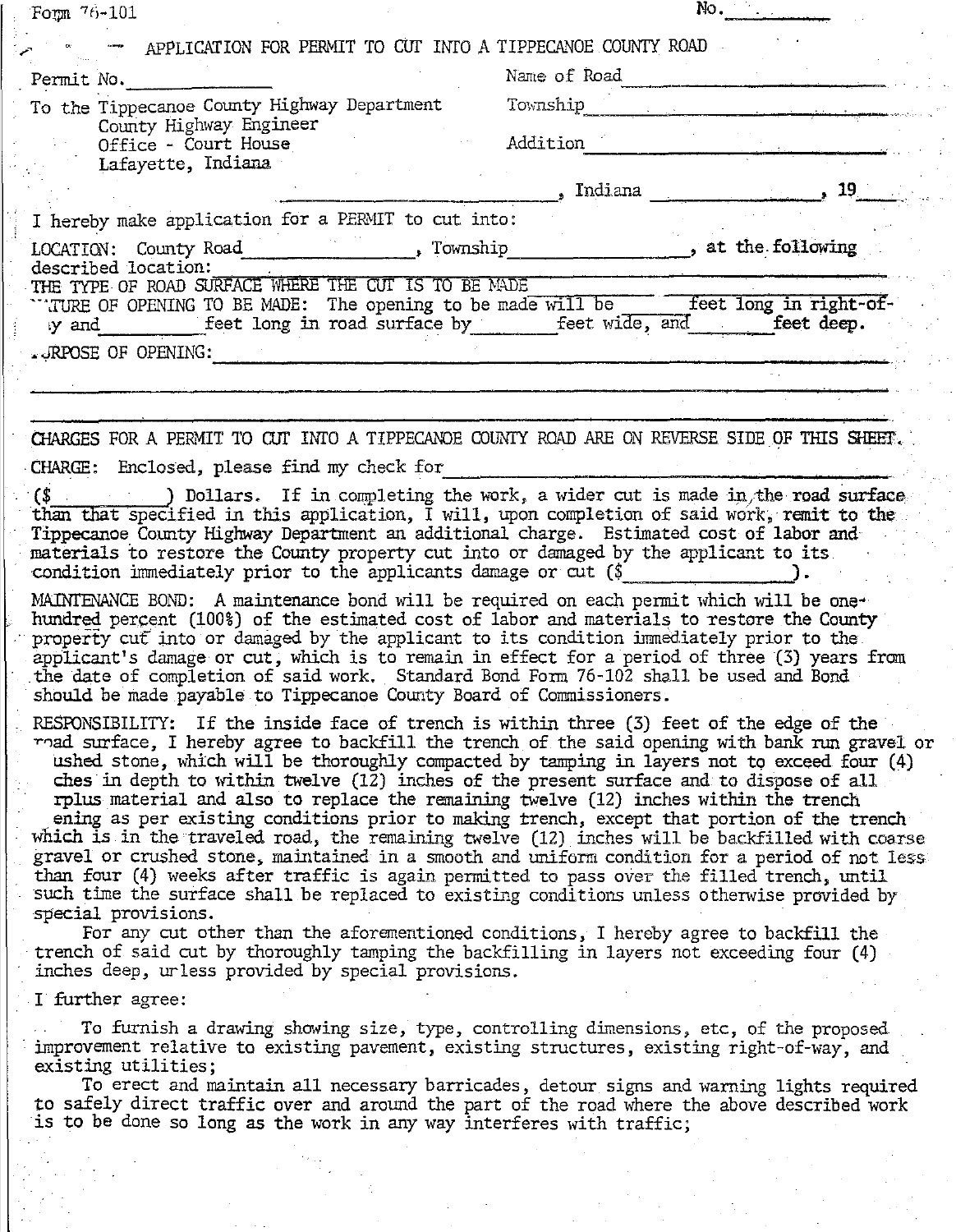/

#### ..:LLLATION FOR PERMIT TO cur H.ffO A TIPPECANOE COill<TI ROAD

To move or remove any structures installed under this permit, should future traffic conditions or road improvements necessitate and when requested to do so by the Tippecanoe County Highway Engineer;

To assume all responsibility for any injury or damage to persons or property resulting directly, or indirectly, from the work contemplated in this application.

To notify the Tippecanoe County Highway Engineer in advance of the time of beginning the work done under this permit;

the work done tmder: this peilllit; . To restore the County property cut into or damaged, including said road and lateral . cuts by.applicant to its condition immediately prior to the applicants damage or cut to the satisfaction of the Tippecanoe County Commissioners, Tippecanoe County Highway Supervisor, nd the Tippecanoe County Highway Engineer.

#### GRANT OF PERMIT TO CUT INTO TIPPECANOE COUNTY RIGHT OF WAY

The Tippecanoe County Highway Engineer hereby grants to

, a permit to cut into the Tippecanoe County Highway right-of-way described herein, on condition that said applicant file with the Tippecanoe County Highway Engineer, a Maintenance Bond (County Form No. 76-102) made payable to the Board of Commissioners of Tippecanoe County in the amount of

This permit shall expire one year from the day of  $\sim$   $\frac{19}{1}$ unless actual work has begun on the above mentioned location.

This Permit is not effective until the above described bond in filed.

If any person shall install a pipeline, conduit, or private drain across or along any County Highway, or shall block or damage a County Highway, without first obtaining a permit therefore and filing with the Tippecanoe County Highway Engineer a bond as provided hereinabove, such person shall be guilty of a misdemeanor, and upon conviction thereof shall be fined any sum not exceeding One Thousand Dollars  $(\$1,000.00)$ .

Signature of Applicant

. -·

Address ----------~~------~--~---~~

\_ ERMIT APPROVED BY:

Ii **l** de Allier : Resea »

A.D. Ruth, Jr., P.E. Tippecanoe County Highway Engineer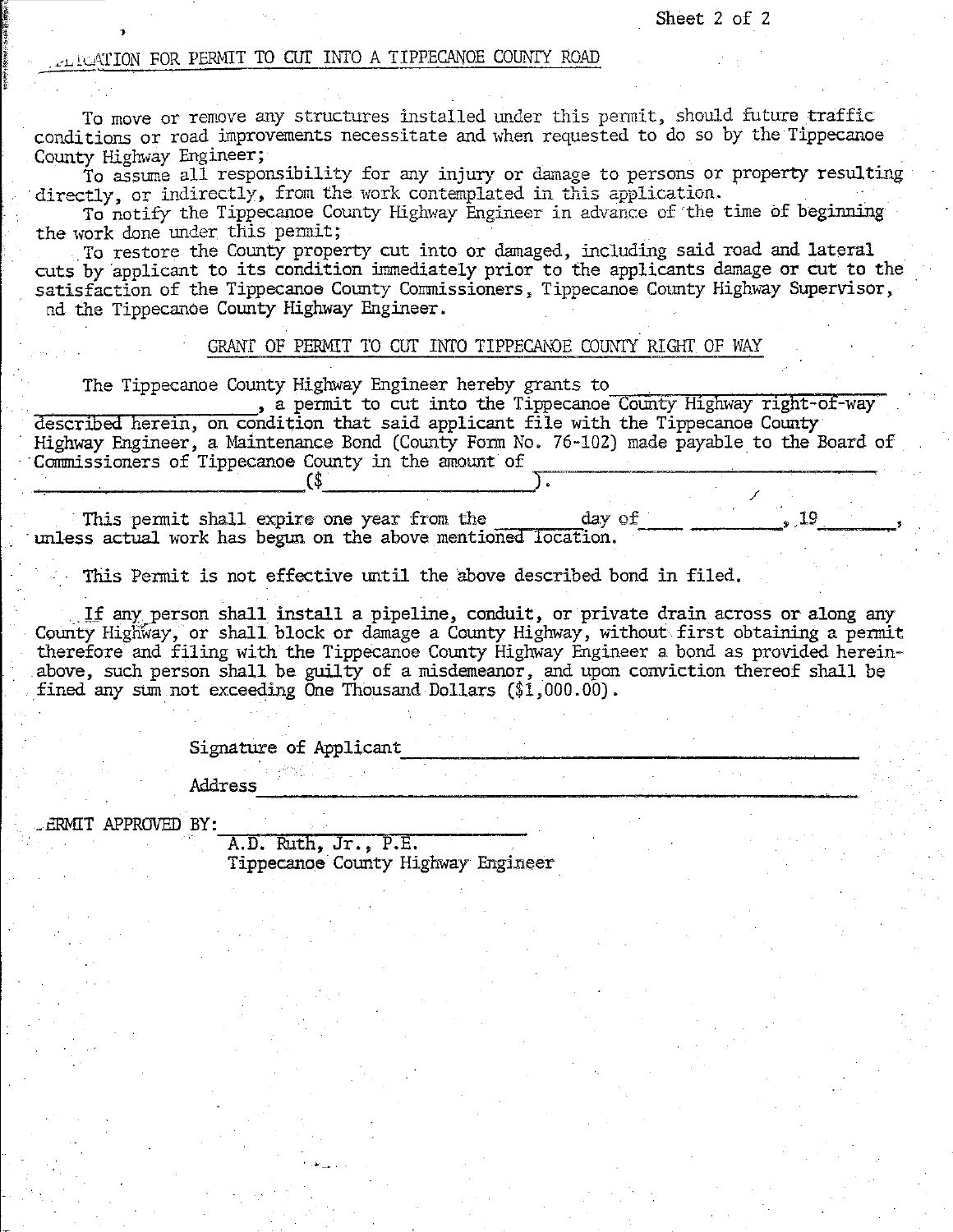#### UTILITY MAINTENANCE BOND

KNOW ALL MEN BY THESE PRESENTS, that we as principal (hereinafter referred to as Principal), and as Surety, are held and firmly bound into the Board of Commissioners of the County of Tippecanoe in the State of Indiana, jointly and severly, in the sum of ) in the aggregate, for the payment of which we firmly bind  $\left( \frac{1}{2} \right)$ 

ourselves, our heirs, executors, administrators and assigns.

WHEREAS, the Principal is a corporation and is a regulated public utility subject to the rules of the Public Service Commission of Indiana; and

WHEREAS, in the operation of its lines in the State of Indiana, particu-. larly in Tippecanos County, it is necessary from time to time, for the utility to make cuts across the highways of Tippecanoe County and to make cuts in other portions of the right-of-way for the installation of additional lines and so forth, to extend its services and for the purposes of repairing existing lines and relocating the same.

NOW, THEREFORE, the condition of this obligation is such that, if the Principal shall faithfully perform the work to be done in each such installation above referred to and shall fully indemnify and save harmless the Board of Commissioners of the County of Tippecanoe in the State of Indiana from all costs and damage which the Board may suffer by reason of the failure of Principal to do so and shall fully reimburse and repay the Board of Commissioners for all outlays and expenses which the Board of Commissioners may incur in making good any such default and shall pay all persons who have contracts directly with the Principal for labor and materials, and the Principal warrants that each such installation shall be done in a workmanlike manner and that all the materials used in the construction and installation shall be of good quality and construction and that each such project shall be constructed in accordance with the standards, specifications, and requirements of the Tippecanoe County Highway Department permit and the sub-division control ordinance applicable to said plat, and if Principal, at its own expense for a period of three (3) years after each such improvement and installation are accepted for public maintenance by the Board of Commissioners of the County of Tippecanoe in the State of Indiana, shall make

**CONTRACTOR** 

**CONTRACTOR**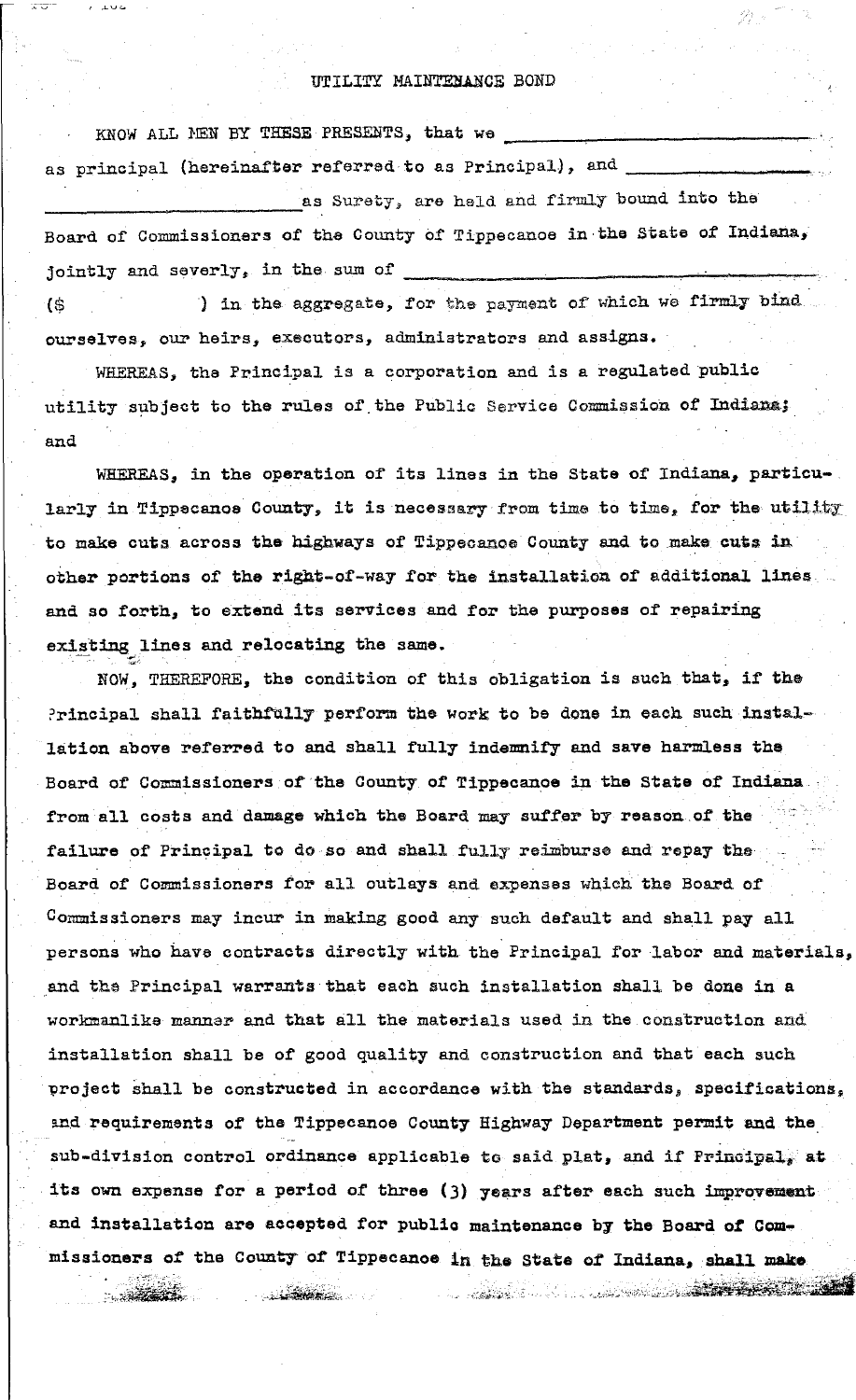epairs thereto which may become necessary by reason of improper wor'  $a1.$ mar-ilp or materials; with such maintence, however, not to include any damage to said improvements and installations resulting from forces or circumstances beyond the control of said Principal or occasioned by inadequacy of standards, specifications and requirements of said Tippecanoe County Highway Permit and Sub-Division Control Ordinance; then this obligation shall be null and void, otherwiss it shall remain in full force and effect.

In witness whereof, we have hereunto set our hands and seals this day of  $\overline{\phantom{0}}$ , 19

(Insert name of Principal above)

(Agent for Principal should sign here and indicate capacity or position with Principal)

PRINCIPAL:

By:

(Insert name of Surety) By: Attorney in fact SURETY:

19

ACCEPTANCE

The above Maintenance Bond approved and accepted on behalf of the Board of Commissioners of the County of Tippecanoe in the State of Indiana, on

President

Constituting the Board of Commissioners<br>of the County of Tippecanoe, in the State of Indiana

ang pagkatan sa nang kabupat

ATTEST:

this.

day of

Auditor of Tippecanoe County

法受除

and a series

2.名牌者

ANG KABUPATÈN SA

**CONTRACTOR**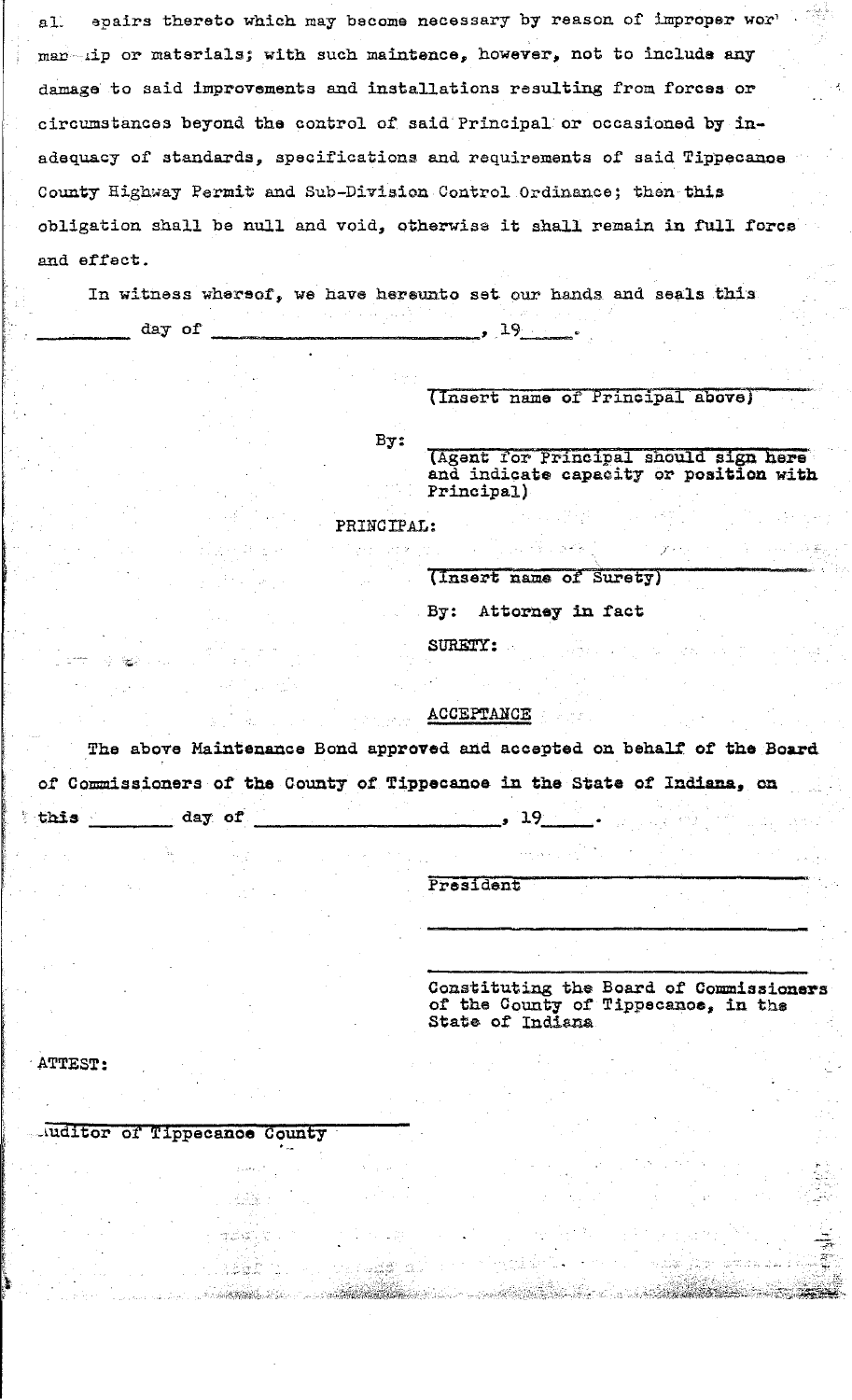|                                                                                                                                      | PERMIT TO CONSTRUCT A DRIVEWAY ENTRANCE AND APPROACH                                                                                                                                                                                                                                                                                                                                                                                                                                                                                                                                                                                                                                                                                                                                                                        |                     |                 |                      | $\varphi\overline{3}$ |
|--------------------------------------------------------------------------------------------------------------------------------------|-----------------------------------------------------------------------------------------------------------------------------------------------------------------------------------------------------------------------------------------------------------------------------------------------------------------------------------------------------------------------------------------------------------------------------------------------------------------------------------------------------------------------------------------------------------------------------------------------------------------------------------------------------------------------------------------------------------------------------------------------------------------------------------------------------------------------------|---------------------|-----------------|----------------------|-----------------------|
|                                                                                                                                      | Permission is hereby granted to                                                                                                                                                                                                                                                                                                                                                                                                                                                                                                                                                                                                                                                                                                                                                                                             |                     |                 |                      |                       |
|                                                                                                                                      | to construct a driveway entrance and approach on the (NORTH, SOUTH, EAST, WEST)                                                                                                                                                                                                                                                                                                                                                                                                                                                                                                                                                                                                                                                                                                                                             |                     |                 |                      |                       |
| side of County Road                                                                                                                  |                                                                                                                                                                                                                                                                                                                                                                                                                                                                                                                                                                                                                                                                                                                                                                                                                             |                     | , Township Sec. |                      |                       |
|                                                                                                                                      | at the following described location:                                                                                                                                                                                                                                                                                                                                                                                                                                                                                                                                                                                                                                                                                                                                                                                        |                     |                 |                      |                       |
|                                                                                                                                      |                                                                                                                                                                                                                                                                                                                                                                                                                                                                                                                                                                                                                                                                                                                                                                                                                             |                     |                 |                      |                       |
| to serve as access to                                                                                                                |                                                                                                                                                                                                                                                                                                                                                                                                                                                                                                                                                                                                                                                                                                                                                                                                                             |                     |                 |                      |                       |
| SIZE OF PIPE TO BE USED:                                                                                                             | corrugated steel or reinforced concrete pipe.)                                                                                                                                                                                                                                                                                                                                                                                                                                                                                                                                                                                                                                                                                                                                                                              |                     |                 | . (Either galvanized |                       |
| OTHER CONDITIONS:                                                                                                                    |                                                                                                                                                                                                                                                                                                                                                                                                                                                                                                                                                                                                                                                                                                                                                                                                                             |                     |                 |                      |                       |
|                                                                                                                                      |                                                                                                                                                                                                                                                                                                                                                                                                                                                                                                                                                                                                                                                                                                                                                                                                                             |                     |                 |                      |                       |
|                                                                                                                                      | UNDER THE TERMS OF THIS PERMIT, THE PERMITTEE SHALL COMPLY WITH THE FOLLOWING PROVISIONS:<br>(a) Who entrance shall be closer than five (5) feet to adjacant property<br>smes and no dusy pas that be fourtructed that approximate of the same.<br>extends in front of property belonging to a person other than the permittes<br>where a tor moldsollogs dito a ngla a seeme voren give a permit.                                                                                                                                                                                                                                                                                                                                                                                                                          |                     |                 |                      |                       |
|                                                                                                                                      | (b) "All drainage pipes or tile used in the construction of drives are<br>hus wedensib ni acdoni (12) evfewt to municiu a ed fissis acdoscouse ins<br>the feart form to the cesses areal deal deeminaged as the case found as<br>. and yd henafrun ed LLana, senbacungs bns syswevith wen LLs no bns<br>parmittee. All pipe or tile and other drainage structures used shall<br>meet the approval of the Department as to type, quality, size and Length.                                                                                                                                                                                                                                                                                                                                                                   |                     |                 |                      |                       |
| 32 I<br>th riffteen (15) percent.                                                                                                    | (c) <sup>w</sup> "All driveways and approaches shall be so constructed that they shall<br>not interfere with drainage of, or cause erosion to the street or highway.<br>If it is proposed to construct any portion of an approach on a slope or<br>grada graater than fifteen (15) percent, the grade or slope shall be<br>issignated on the application. If no designation of grade is shown on<br>epplication, the approach shall not be constructed on a grade greater                                                                                                                                                                                                                                                                                                                                                   |                     |                 |                      |                       |
| p <del>rovent</del> erosion.<br>$\mathcal{L} = \sum_{i=1}^n \mathcal{L}(\mathbf{x}_i) \mathcal{L}(\mathbf{x}_i)$<br><i>f</i> haraor. | (d) WAII disturbed areas shall be fertilized and seeded or sodded to<br>$\lim_{\varepsilon \to 0} \sup_{\varepsilon \to 0} \int_{\mathbb{R}^d} \int_{\mathbb{R}^d} \left\langle \nabla \cdot \nabla \cdot \nabla \cdot \nabla \cdot \nabla \cdot \nabla \cdot \nabla \cdot \nabla \cdot \nabla \cdot \nabla \cdot \nabla \cdot \nabla \cdot \nabla \cdot \nabla \cdot \nabla \cdot \nabla \cdot \nabla \cdot \nabla \cdot \nabla \cdot \nabla \cdot \nabla \cdot \nabla \cdot \nabla \cdot \nabla \cdot \nabla \cdot \nabla \cdot \nabla \cdot \nabla \cdot$<br>$\epsilon$ , which the sedesection of the system is the form that the still $\epsilon$ , $\epsilon$<br>Pers with any existing structure or any county highway right of way with -<br>out specific permission in writing from the Department or other owner. |                     |                 |                      |                       |
| the terms of this permit.                                                                                                            | Test betthreq ed tod HIR aslostacles who to affectbeed eteromout (T)                                                                                                                                                                                                                                                                                                                                                                                                                                                                                                                                                                                                                                                                                                                                                        |                     |                 |                      |                       |
|                                                                                                                                      | g) "All entrances and approaches shall be so located as to provide<br>dequate sight distance in both directions along the highway for safe<br>ceass to the highway without interfering with traffic on the highway.                                                                                                                                                                                                                                                                                                                                                                                                                                                                                                                                                                                                         |                     |                 |                      |                       |
|                                                                                                                                      | h) Wo entrance or approach shall be located or constructed so as to<br>nterfere with or prevent the proper location of necessary highway signs.                                                                                                                                                                                                                                                                                                                                                                                                                                                                                                                                                                                                                                                                             |                     |                 |                      |                       |
|                                                                                                                                      | 1) "The permittee shall assume responsibility for all maintenance of<br>uch approaches from the right of way line to the edge of the travaled<br>oadway. If the approach or driveway is built of loose aggregate, said<br>32 esate shall be bound with some material so as to prevent loose<br>38 E32te from being carried onto the highway pavement, or the permittee<br>hall keep the pavement free of loose aggregate at all times.                                                                                                                                                                                                                                                                                                                                                                                      |                     |                 |                      |                       |
|                                                                                                                                      | [j] Mo such entrance or approach shall be relocated or its dimensions<br>litered without written permission of the Department.                                                                                                                                                                                                                                                                                                                                                                                                                                                                                                                                                                                                                                                                                              |                     |                 |                      |                       |
|                                                                                                                                      | E) "On the day preceding the begining of work under any permit for<br>pprozek construction, the permittee shall secure special permission to<br>Foceed from the local Department representative in charge.                                                                                                                                                                                                                                                                                                                                                                                                                                                                                                                                                                                                                  | $(Cover)$ $(Cover)$ |                 |                      |                       |
|                                                                                                                                      |                                                                                                                                                                                                                                                                                                                                                                                                                                                                                                                                                                                                                                                                                                                                                                                                                             |                     |                 |                      |                       |

 $\frac{1}{2}$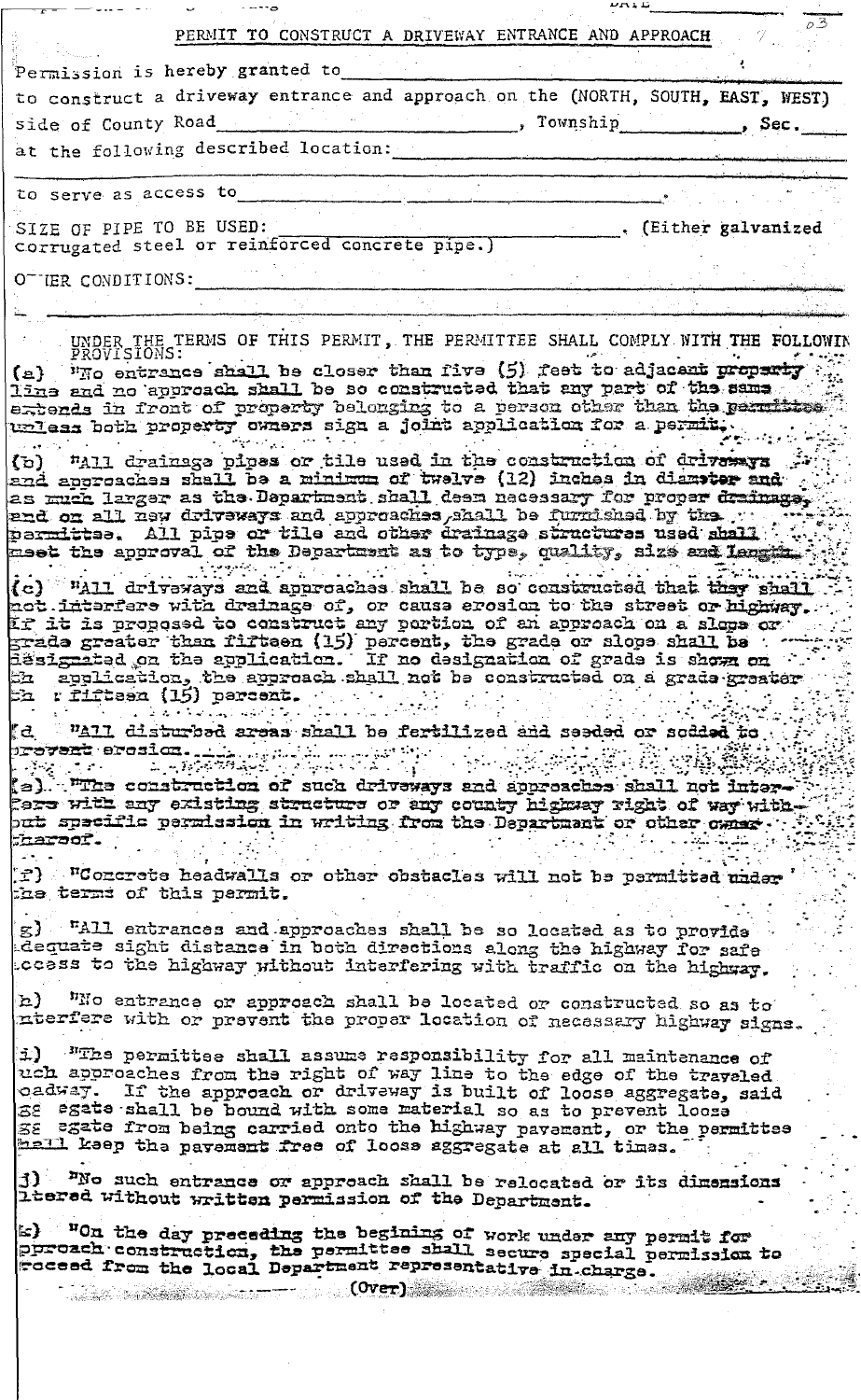Te beturnees every commo arr readorathyring you and will be  $(1)$ to persons or property resulting directly or indirectly from the dama, " constantion of any approach or driveway.

(m) "The permittee shall remove or relocate any such entrances or approaches when requested to do so by the Department in the interest of safety to highway traffic. For the purpose of Road or Bridge construction at any time upon the request of the Tippecanoa County Highway Department, Permits issued for driveway entrances and approaches may be rescinded<br>at any time by the Tippecanoe County Highway Department. Driveway entrances otherwise, the permit will be cancelled.

"The right of way area adjacent to or between the approaches may be  $\epsilon_{\rm G}$  ded at the permittee's expense, subject to drainage requirements as de ermined by the Department. The permittee may plant in this area, grass, flewers, or low growing shrubs that never attain sufficient height to obstruct clear vision in any direction. رمايع فمريضه ومراجي

All work shall be done in accordance with the approved plans, and the latest issue of the Indiana State Highway Standard Specifications, and shall meet the approval of the Tippecanos County Highway Department.

tof beergs bus boofsrebar are anoifibaco evods ent

| (Property Owner)<br>ians):                                 | Nams<br>(Contractor)                        |
|------------------------------------------------------------|---------------------------------------------|
| Ecorps                                                     | Address                                     |
| Jata                                                       | Date<br>TIPPECANOS COUNTY HIGHAY DEPARTMENT |
|                                                            | By:<br>Ruth, Jr.<br>:, Enginaar             |
| TKZMEENENT ZIE:<br>THE<br>BE EXECUTED<br><b>HUST</b><br>ВY | CONTRACTOR FOR THE PROJECT AND ALL          |

DWNERS OF THE LAND SERVED THEREBY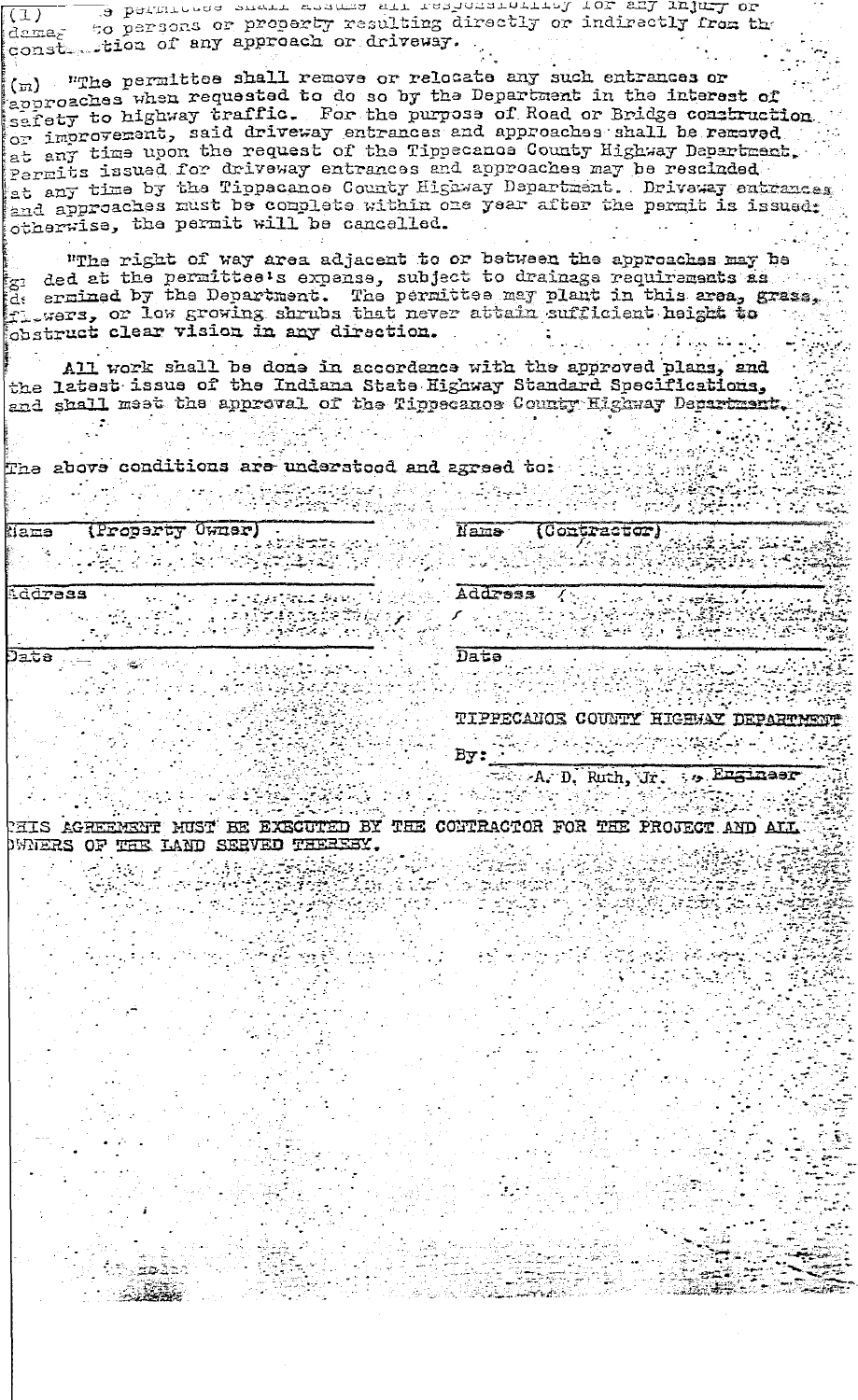### 76. J. J. TIPPECANOE COUNTY HIGHWAY DEPARTMENT Tippecanoe County Highway Engineer

## APPLICATION FOR A PERMIT TO INSTALL A POLE LINE

This permit is required in all cases where new poles are installed or where present poles are moved to a new location.

|  | DOTES STE MOVED TO & HEM TOCALION.                       |  |  |  |  |  |
|--|----------------------------------------------------------|--|--|--|--|--|
|  | TO THE TIPPECANOE COUNTY HIGHWAY DEPARTMENT              |  |  |  |  |  |
|  | Tippecanoe County Highway Engineer<br>Lafavette, Indiana |  |  |  |  |  |

I hereby make application for a permit to install a Pole Line on:  $\overline{\phantom{a}}$  to . From to . The set of  $\overline{\phantom{a}}$ ~~~----~-~----~-~ on side of County Road Sec. (North, East, West, South)  $\overline{S}$ 

Draw a sketch on back of this sheet showing plan view, and if trees are involved, show elevations, or submit a sketch or construction diagram on a separate sheet securely. fastened hereto. (3 copies) showing the following data:

- 1. Show North point. Distance from nearest well-known landmark or County Road junctions. Distance from centerline of Road to right-of-way line.
- 2. Length of spans, pole locations from right-of-way line', length of poles, and show all overhead guys, anchor guys and guy poles. Show all guy leads.
- 3. Show contact pole number where possible.
- 4. List: Voltage, Phase, Type of Construction and Engineer.

PURPOSE:<br>*If this application to install a pole line is granted, the applicant agrees to the* following provisions: That (a) The poles, including brace poles, will be placed not more than  $1'6''$  from the right-of-way: (b) All guy wires shall be placed not more than  $1'6''$  from the right-of-way line, except where it is more practical to set the guy wires between the pole and the edge of the pavement, but, they.shall never be placed closer to the edge of the edge of the pavement than 18' where the right-of-way is 70' or less, 23' where the right-of-way is 80' to 100':'(c) The applicant will move said pole line at his own expense when so requested by the Tippecanoe County Highway Department: (d) said pole line will comply with all regulations outlined in the National Electrical Safety Code, and any other handbook issued by the Department of Commerce Bureau of Standards, which refers to the installation and maintenance of communication lines; (e) The applicant will assume all responsibility for any injury or damage to persons or property resulting directly or indirectly from the proposed work:  $(f)$  No trees or plants on the right-of-way of any County Road will be trimmed or removed without special written permission from the Tippecanoe County Highway Engineer (make special request for tree trimming or tree removal): (g) Said work will not interfere in any way with any pole line or other existing structure along or across the County Road at said location: (h) Applicant will notify the Tippecanoe County Highway Engineer the day preceding the beginning of such work: (j) Work will not be permitted during times of excessive moisture, whereby, shoulders or berm will be damaged.

PERMIT APPROVED:

| Signature of Applicant or Name of Company |  |  |  |
|-------------------------------------------|--|--|--|
|                                           |  |  |  |

A. D. Ruth, Jr., P.E.<br>Tippecanoe County Highway Engineer Signature of Applicant or Name of Company<br>
A. D. Ruth, Jr., P.E.<br>
Tippecanoe County Highway Engineer

Address: